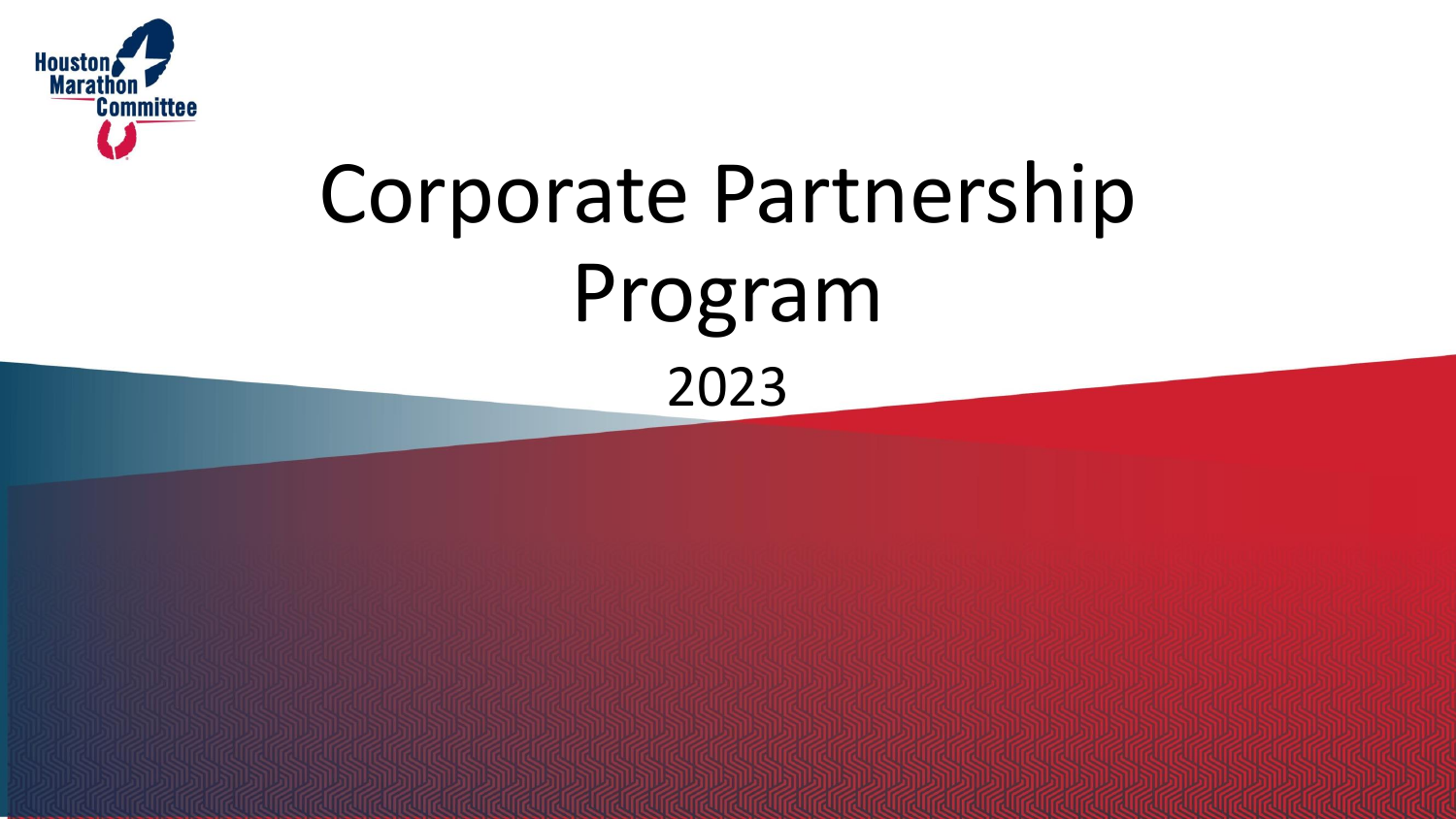#### RFAR Corporate Partnership Program

The Chevron Houston Marathon Run for a Reason Program (RFAR) connects the philanthropic community to passionate race participants willing to raise funds and create awareness for meaningful causes. Since its inception in 1995, the RFAR Program has raised over **\$34M** for various local, national and international charities.

The Houston Marathon Committee (HMC) strives to promote a healthy lifestyle and camaraderie through running. The HMC and RFAR, and charity partners invite your corporation to be an active participant in encouraging wellness, team building, and promote charitable giving within your organization. Your company and your running team, if you opt to have one, will be recognized through a variety of advertising, marketing and networking benefits that will be activated before, during and after race weekend.

The 2023 official Run for a Reason charity partner list can be found [here.](https://events.hakuapp.com/events/e03a5d712e371e07cce1/charity_partners?_ga=2.158866365.667269048.1650385900-203005364.1619203256)

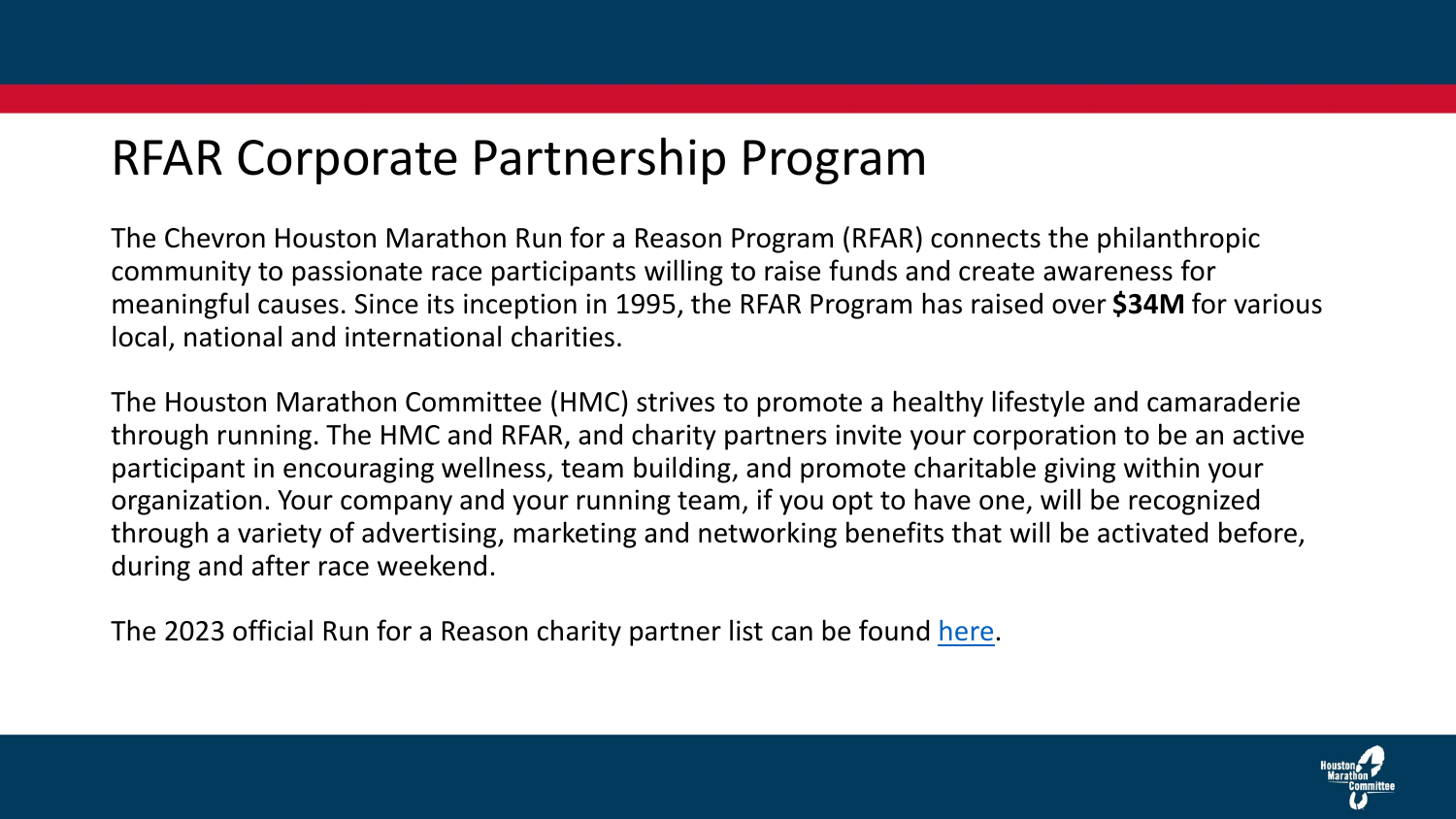# Why should your company join the RFAR Corporate Partnership Program?

- Social company activities lead to employee engagement, satisfaction and retention.
- Showcasing your charitable initiatives demonstrates social responsibility throughout the city of Houston and in the community.
- Involvement aligns your brand with the positive, inspirational imagery of race weekend.
- Your company can provide an active way to encourage wellness and team building.

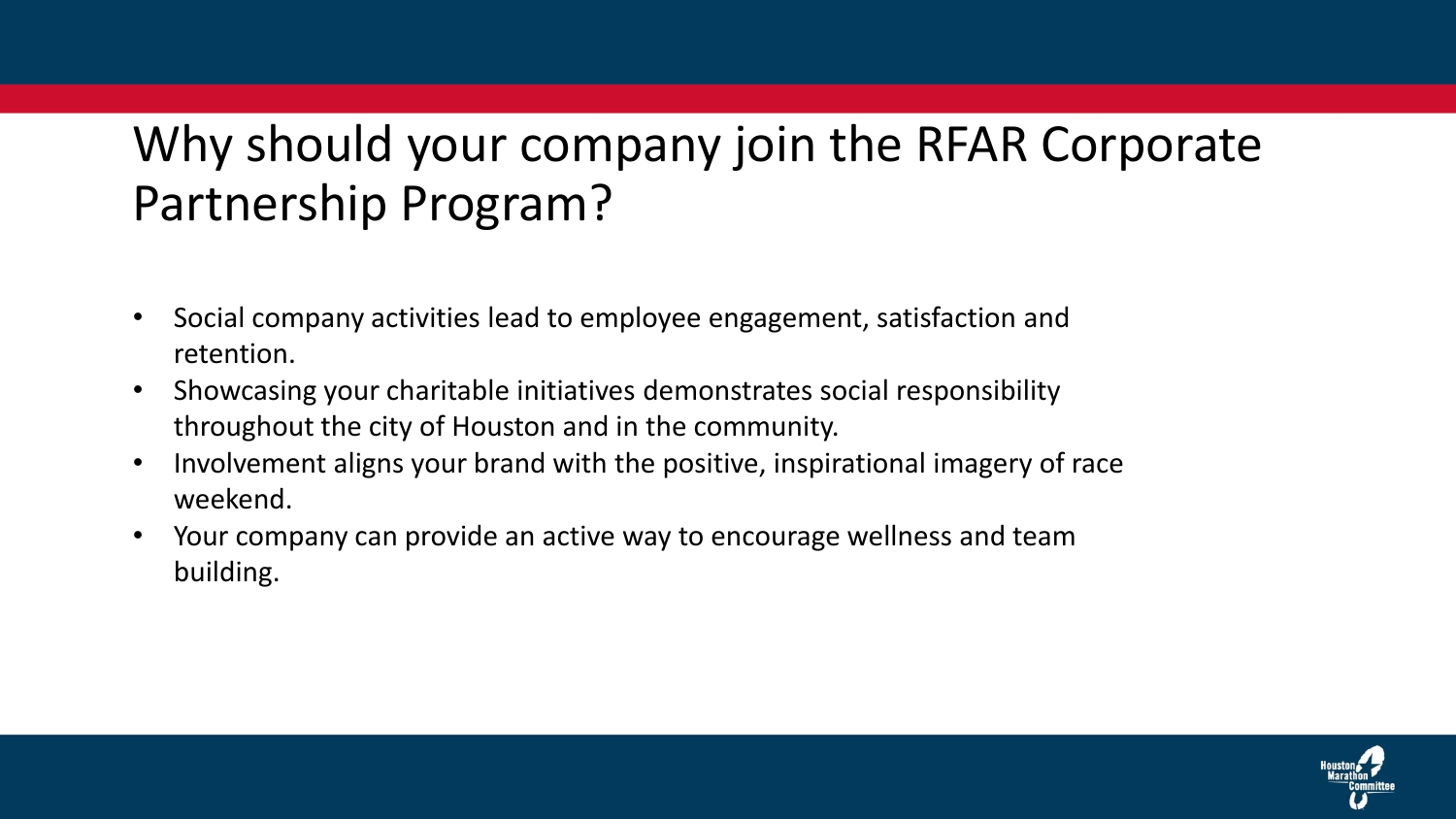#### Something for Everyone



![](_page_3_Picture_2.jpeg)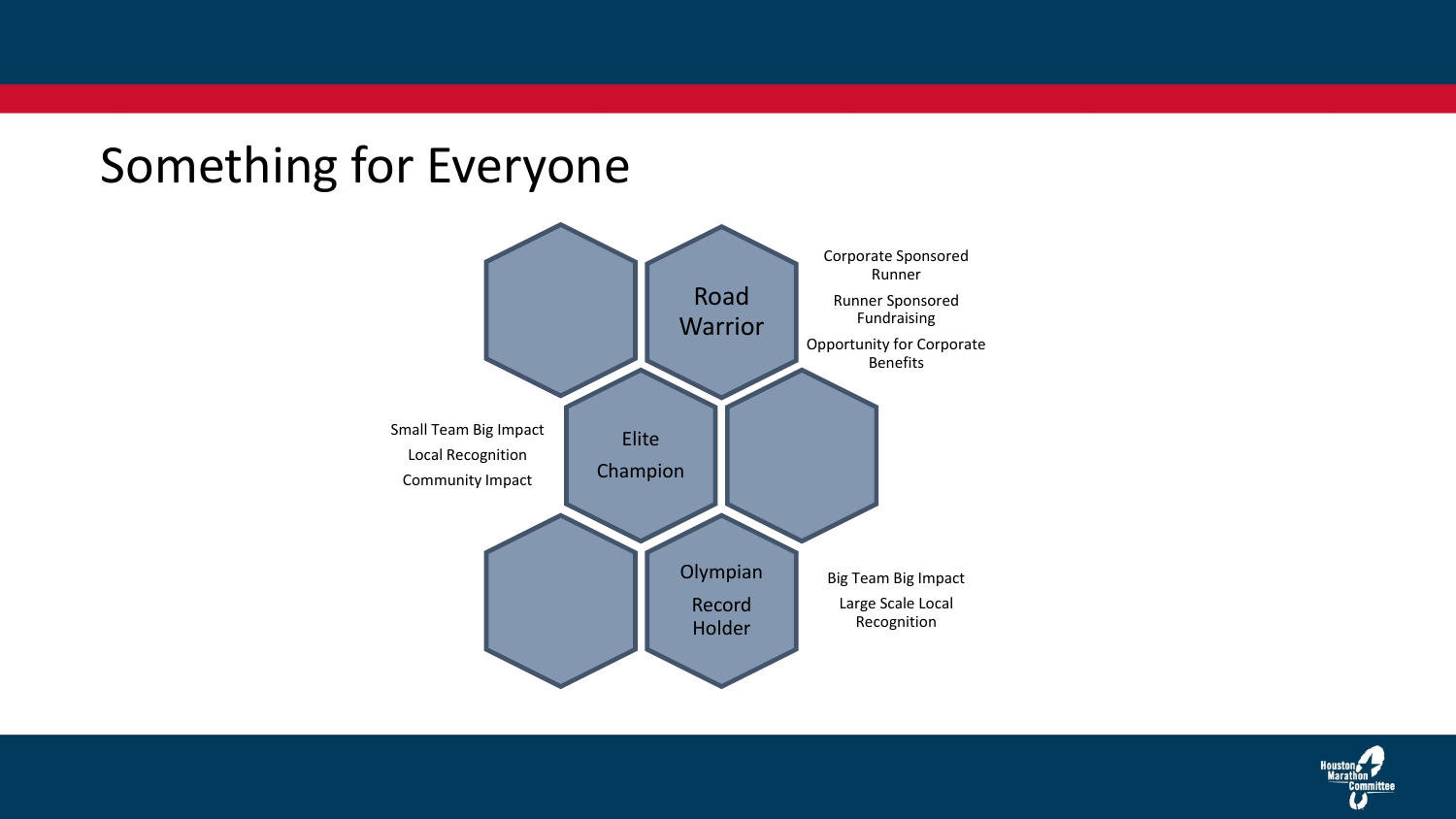### Participation Guidelines

- [To confirm participation in the 2023 RFAR Corporate Partnership Program, complete](https://houstonmarathon.wufoo.com/forms/z5aga6p06xrm9n/) the 2023 Corporate Partnership Program Registration.
- Corporate Partnership Program registrations must be completed by **Nov. 11, 2022.**
- Corporate Partner must select one of the 64 RFAR Official Charities to partner with.

![](_page_4_Picture_4.jpeg)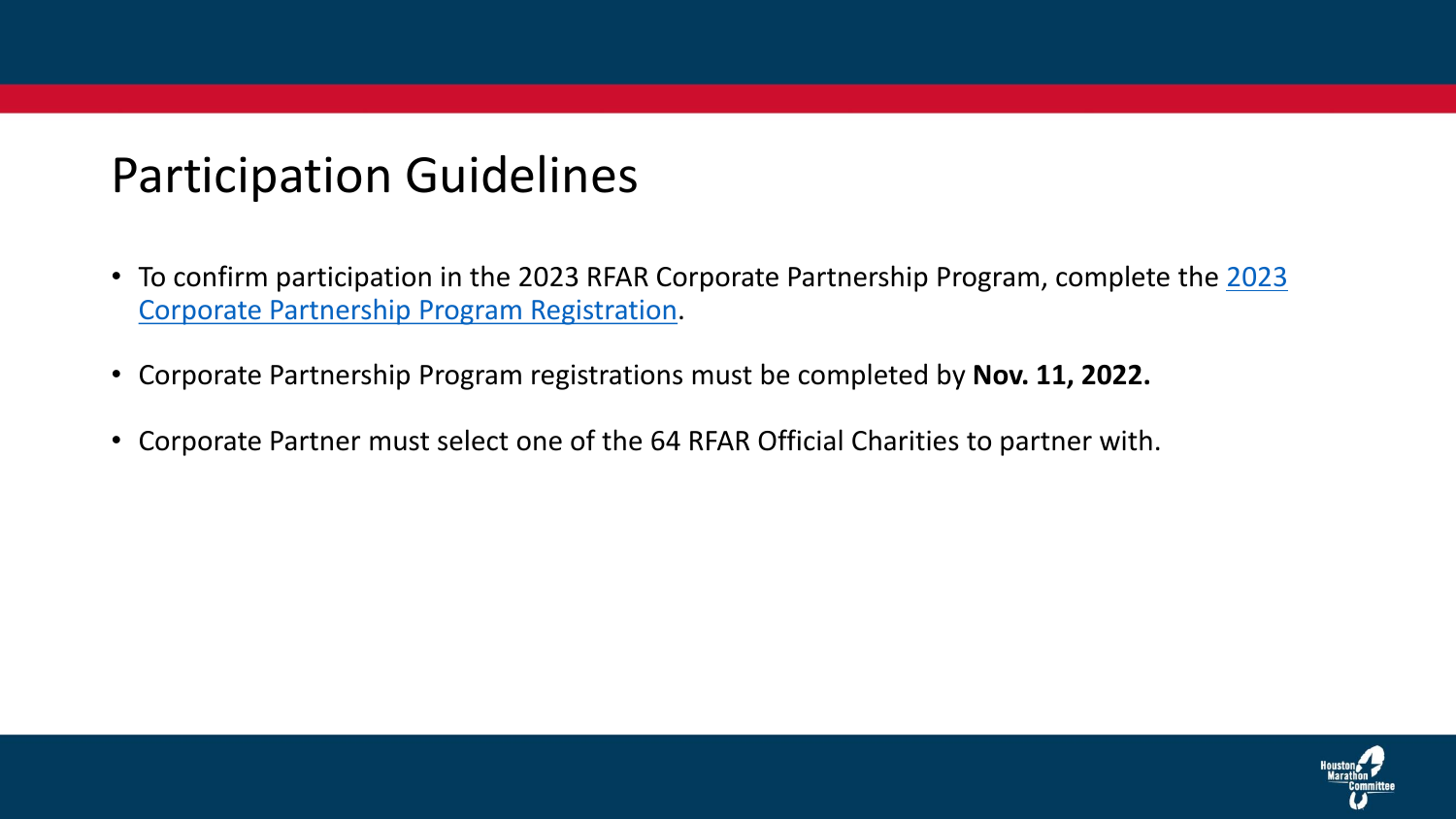# Donations & Fees

- Minimum Corporate donation for each partnership level (except for Road Warrior)
- 10% fee associated with each level of corporate partnership. The corporate partner will have the option to cover this fee for their benefiting charity during the registration process. Corporate partner will make one payment to the charity partner through the marathon fundraising page or directly to the charity. HMC will invoice the charity partner separately. Donations must be made no later than **Nov. 11, 2022**.

|  |  |  | Noad Warrior fee will depend on the level of fundraising reached as of Dec.1, 2022. |  |
|--|--|--|-------------------------------------------------------------------------------------|--|
|--|--|--|-------------------------------------------------------------------------------------|--|

|                      |                                                         | Tax-deductible donation to<br>charity partner $(\xi)$ | Non tax-deductible<br>donation to HMC (\$) | Total Corporate Donation (\$) |
|----------------------|---------------------------------------------------------|-------------------------------------------------------|--------------------------------------------|-------------------------------|
| <b>Road Warrior</b>  | 10% of donations by Road Warrior team as of Dec.1, will |                                                       |                                            |                               |
|                      |                                                         | be collected by the HMC from the charity              |                                            |                               |
| <b>Elite</b>         | No Fee                                                  | 2,250                                                 | 250                                        | 2,500                         |
|                      | With Fee                                                | 2,500                                                 | 250                                        | 2,750                         |
| <b>Champion</b>      | No Fee                                                  | 4,500                                                 | 500                                        | 5,000                         |
|                      | With Fee                                                | 5,000                                                 | 500                                        | 5,500                         |
| Olympian             | No Fee                                                  | 6,750                                                 | 750                                        | 7,500                         |
|                      | With Fee                                                | 7,500                                                 | 750                                        | 8,250                         |
| <b>Record Holder</b> | No Fee                                                  | 9,000                                                 | 1,000                                      | 10,000                        |
|                      | With Fee                                                | 10,000                                                | 1,000                                      | 11,000                        |

![](_page_5_Picture_5.jpeg)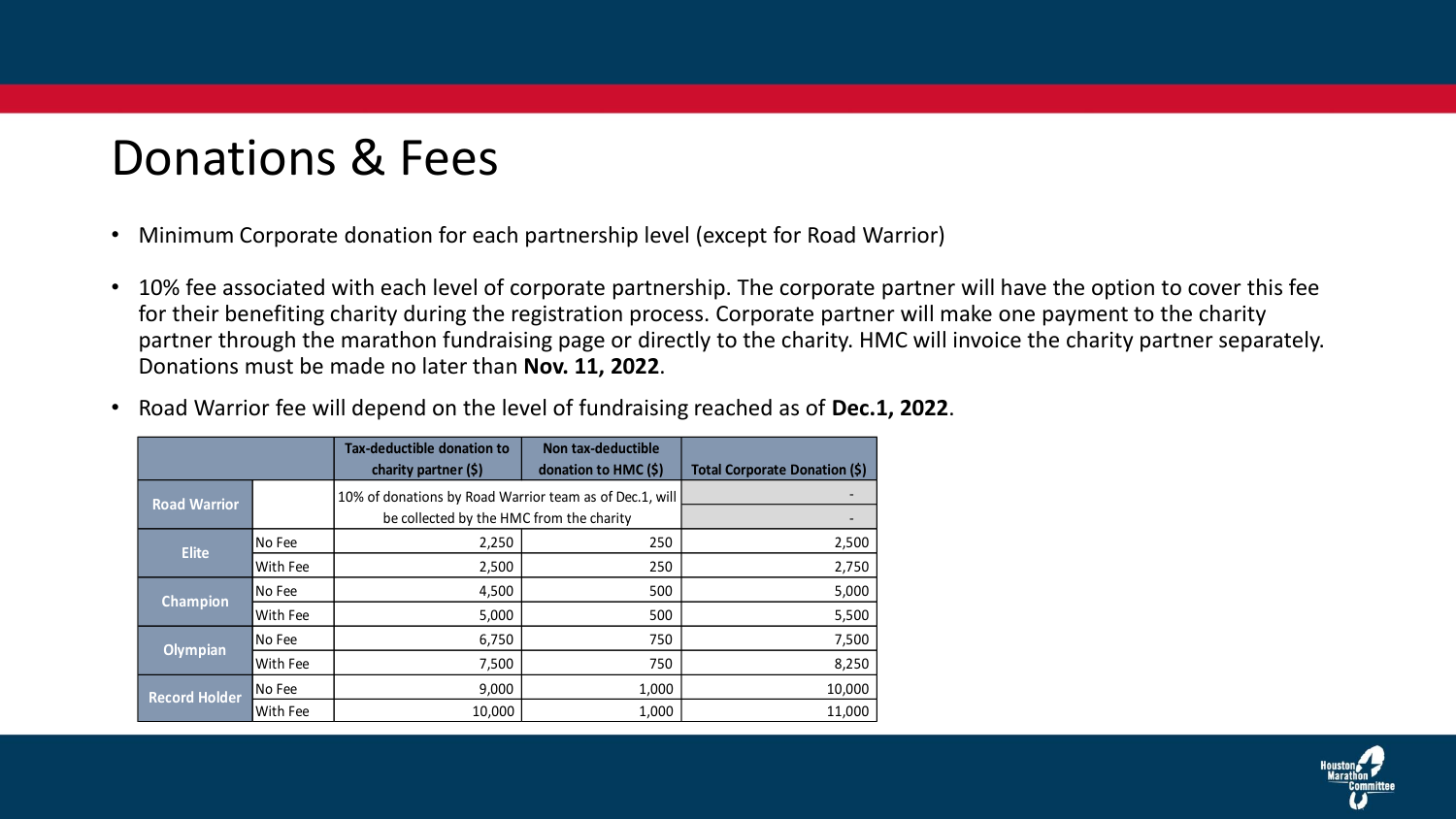# Runners & Entries

- Corporate partners ARE NOT required to have runners.
- If a corporate partner wishes to have a team and wishes to make a corporate donation, they can select the level of sponsorship (Elite, Champion, Olympian, Record Holder) based on the number of runners they wish to have on the team.
- If a corporate partner wishes to have a team, but wishes to have the participants be responsible for the fundraising, then they will select the Road Warrior level partnership.
- Road Warrior level corporate partners will be required to purchase at least five entries to distribute to their team.
- Corporate partners will have the option to purchase entries to distribute to their team (employees, friends, family), require the participant to purchase their entry, or do a combination of corporate sponsored entries and participant paid entries.
- Corporate partners will have the option to purchase entries at the discounted price (Marathon \$140, Half Marathon \$125, and 5K \$35) up to the maximum number of entries for the selected partnership level, beyond that, the partner will be required to increase their partnership level. This can be reviewed on a case by case level (contact HMC).
- Race entries must be requested by **Nov. 11, 2022**.
- Race entries must be utilized and paid for by **Dec.1, 2022**. Any unused entries as of Dec. 1, 2022 will be forfeited and will not be eligible for a refund.

![](_page_6_Picture_9.jpeg)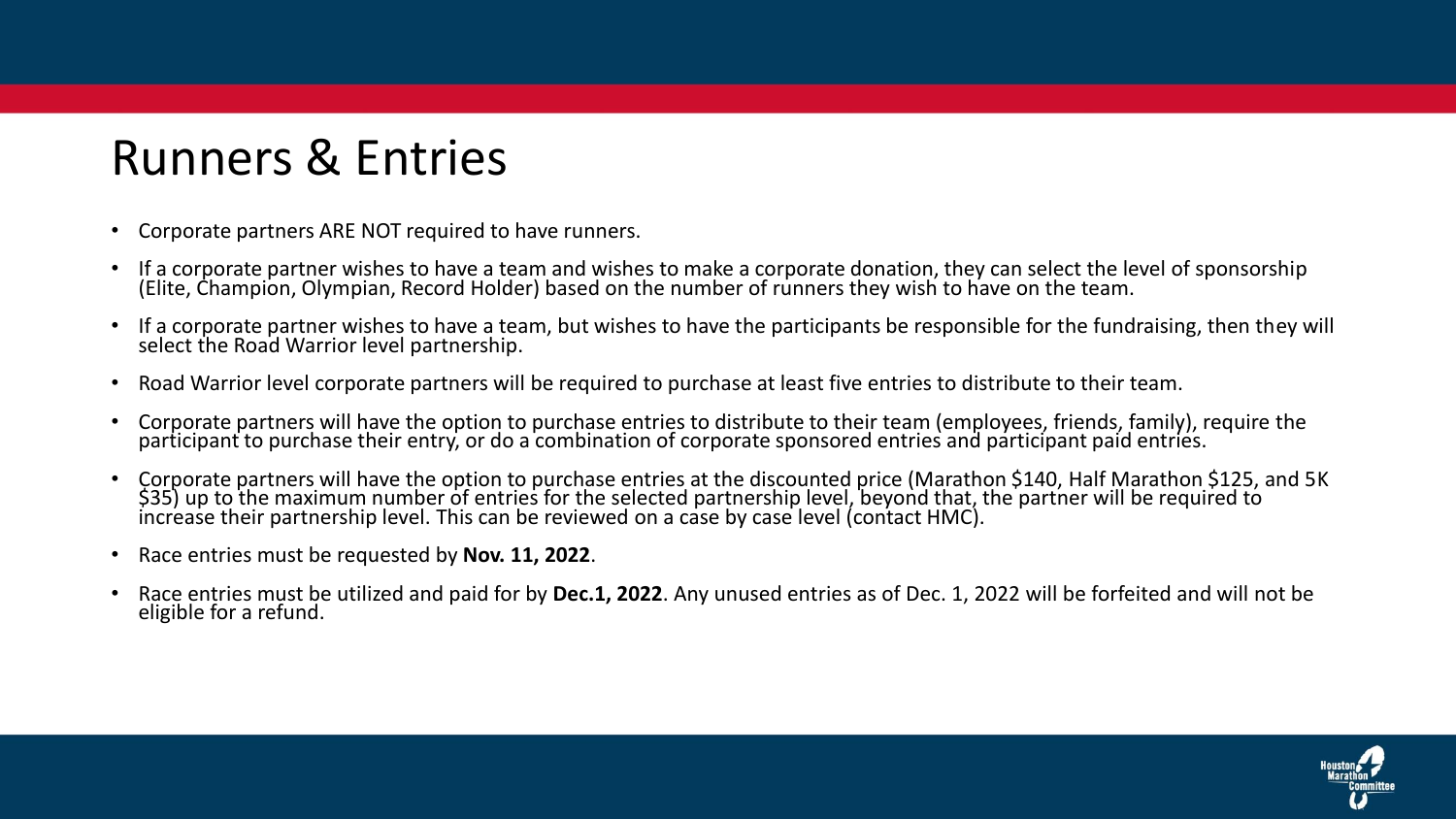#### Runner Benefits

- Runners on a Road Warrior level team will receive HERO benefits, if the individual \$350 fundraising minimum is reached by **Dec.1, 2022**.
- Runners on a Road Warrior team will have until **Dec. 1, 2022** to earn HERO benefits. The Road Warrior team will need to fundraise \$2,500 or more in order to receive benefits.
- Runners on an Elite, Champion, Olympian, or Record Holder level corporate partnership team will receive HERO benefits. If the runner is fundraising in addition to the CPP, then the runner will be eligible to receive the milestone level benefits (HERO, STAR HERO, SUPER HERO) based on funds raised as of **Dec. 1, 2022**.

| <b>HERO Categories</b>   | Amount (\$) Notes |                                                                   |
|--------------------------|-------------------|-------------------------------------------------------------------|
|                          |                   |                                                                   |
| <b>HERO Registration</b> |                   | 350   Donation from Participant at Registration for HERO Benefits |
| <b>HERO</b>              |                   | 500   Donation/Fundraising minimum for HERO Benefits              |
| <b>STAR HERO</b>         |                   | 1,000 Donation/Fundraising minimum for STAR HERO Benefits         |
| <b>SUPER HERO</b>        |                   | 2,500 Donation/Fundraising minimum for SUPER HERO Benefits        |

| <b>Benefitting Category</b> | <b>Description</b>                                    |  |  |
|-----------------------------|-------------------------------------------------------|--|--|
|                             |                                                       |  |  |
| <b>HERO</b>                 | HERO swag bag/Commemorative Item                      |  |  |
| <b>HERO</b>                 | Special Bathroom                                      |  |  |
| <b>HERO</b>                 | Post Race Massage                                     |  |  |
| <b>HERO (HMF)</b>           | Special gift for the runner if they register with HMF |  |  |
| STAR HERO \$1K+             | Special gift for runners who raise \$1000             |  |  |
| STAR HERO \$1K+             | Medal \$1K+ Fundraised                                |  |  |
| <b>SUPER HERO \$2.5K+</b>   | Parking spot on race morning                          |  |  |
| <b>SUPER HERO \$2.5K+</b>   | Access to Post-Race Corporate Partnership Tent        |  |  |

![](_page_7_Picture_6.jpeg)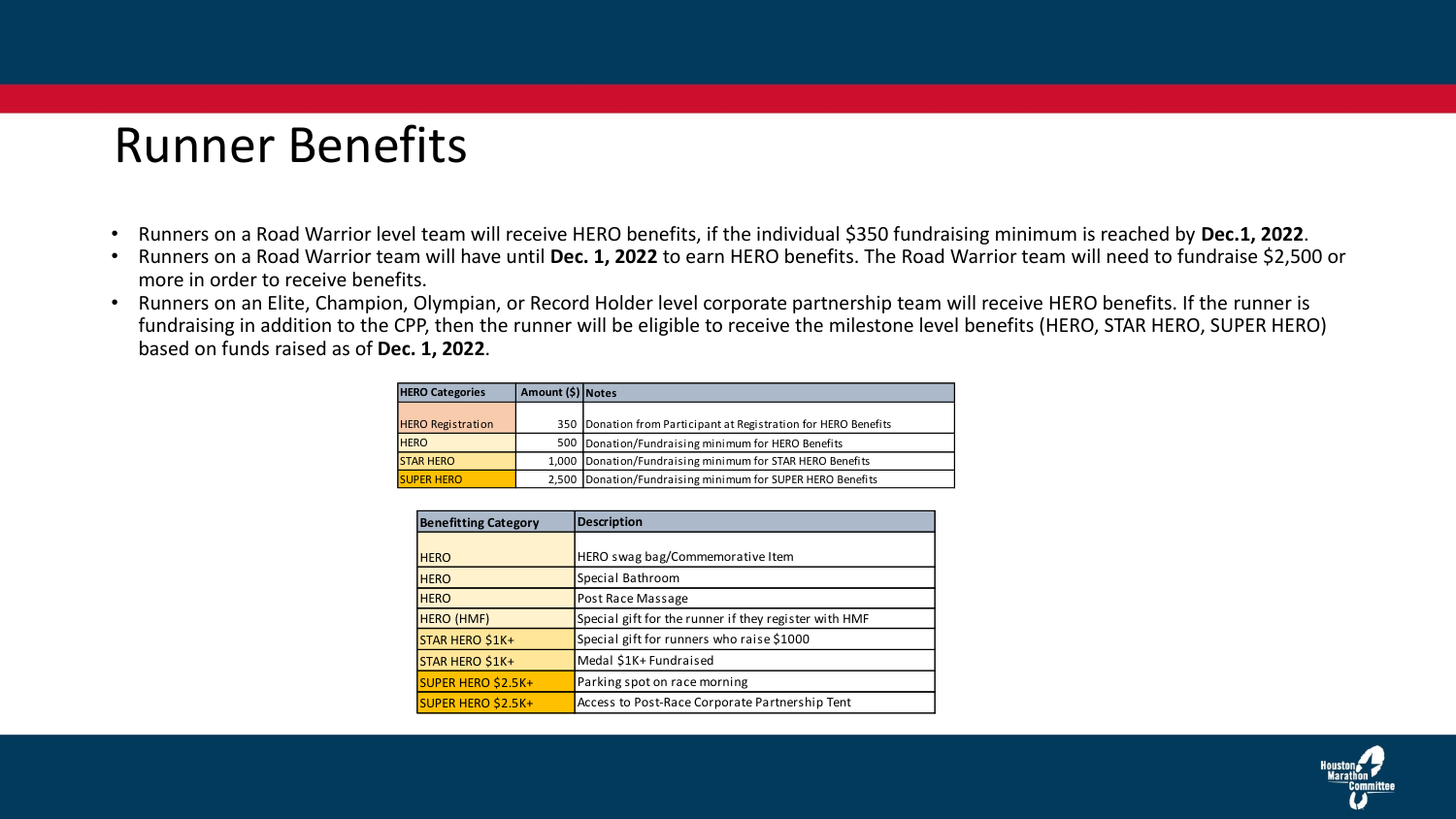# Corporate Benefits

| 2023 RFAR Corporate Partnership Program |                                                                                                                                                                                                     |                     |                |                |                |                      |  |  |
|-----------------------------------------|-----------------------------------------------------------------------------------------------------------------------------------------------------------------------------------------------------|---------------------|----------------|----------------|----------------|----------------------|--|--|
|                                         |                                                                                                                                                                                                     | <b>Road Warrior</b> | <b>Elite</b>   | Champion       | Olympian       | <b>Record Holder</b> |  |  |
|                                         | <b>Corporate Benefits</b>                                                                                                                                                                           |                     |                |                |                |                      |  |  |
| -1                                      | Logo Placement & Hyperlink in Newsletter                                                                                                                                                            | A                   |                |                | $\mathbf{1}$   | $\overline{2}$       |  |  |
| $\overline{2}$                          | Logo in Charity Village @ RunFest                                                                                                                                                                   | A                   |                |                | $\overline{2}$ |                      |  |  |
| $\overline{\mathbf{3}}$                 | Logo on HERO item received by all STAR HERO and SUPER HERO participants                                                                                                                             | A                   |                |                | $\checkmark$   | $\checkmark$         |  |  |
| 4                                       | Hoopla Station banner with company logo, RFAR logo, and benefiting charity name                                                                                                                     | A                   |                | $\checkmark$   | $\checkmark$   | ✓                    |  |  |
| 5                                       | Opportunity to Provide an item for the HERO participant bag                                                                                                                                         | A                   |                | ✓              | $\checkmark$   | ✓                    |  |  |
| 6                                       | Social Media Mention on Instagram Stories during Charity Awards Announcement                                                                                                                        | A                   |                | $\checkmark$   | $\checkmark$   | $\checkmark$         |  |  |
| $\overline{7}$                          | Social Media Mention                                                                                                                                                                                |                     |                | ✓              | ✓              | ✓                    |  |  |
| 8                                       | RFAR logo for promotional use with approval from the HMC                                                                                                                                            | ✓                   | $\checkmark$   | ✓              | $\checkmark$   | ✓                    |  |  |
| 9                                       | Logo at EXPO                                                                                                                                                                                        | A                   | $\checkmark^*$ | $\checkmark$   | $\checkmark$   | ✓                    |  |  |
| 10                                      | Logo in Official Race Day Program                                                                                                                                                                   | A                   | $\checkmark^*$ | $\checkmark$   | $\checkmark$   |                      |  |  |
| 11                                      | Logo & Hyperlink on RFAR Corporate Partnership Program page on Houston Marathon Website                                                                                                             | A                   | $\checkmark^*$ | $\checkmark$   | ✓              | ✓                    |  |  |
| 12                                      | Optional Race Day On-Course Party Box                                                                                                                                                               | A                   | ✓              | ✓              | ✓              | ✓                    |  |  |
| 13                                      | Logo & Hyperlink on App Page                                                                                                                                                                        | A                   | $\checkmark^*$ | ✓              | $\checkmark$   | ✓                    |  |  |
| 14                                      | Race Entries                                                                                                                                                                                        |                     | $\overline{2}$ | $\overline{2}$ | 4              | 6                    |  |  |
| 15                                      | Houston Marathon VIP Breakfast Invitation                                                                                                                                                           | A                   | $\overline{z}$ | $\overline{2}$ | $\mathcal{P}$  | $\overline{z}$       |  |  |
| $\mathbf{A}$                            | Road Warrior level partnership will have until Dec.1, 2022 to earn benefits. They will be able to<br>receive the level benefits once the minimum fundraising is reached for each partnership level. |                     |                |                |                |                      |  |  |
|                                         | Road Warrior level partnership will require the individual runner to fundraise or donate to receive HERO benefits.                                                                                  |                     |                |                |                |                      |  |  |

\* Text instead of logo

![](_page_8_Picture_3.jpeg)